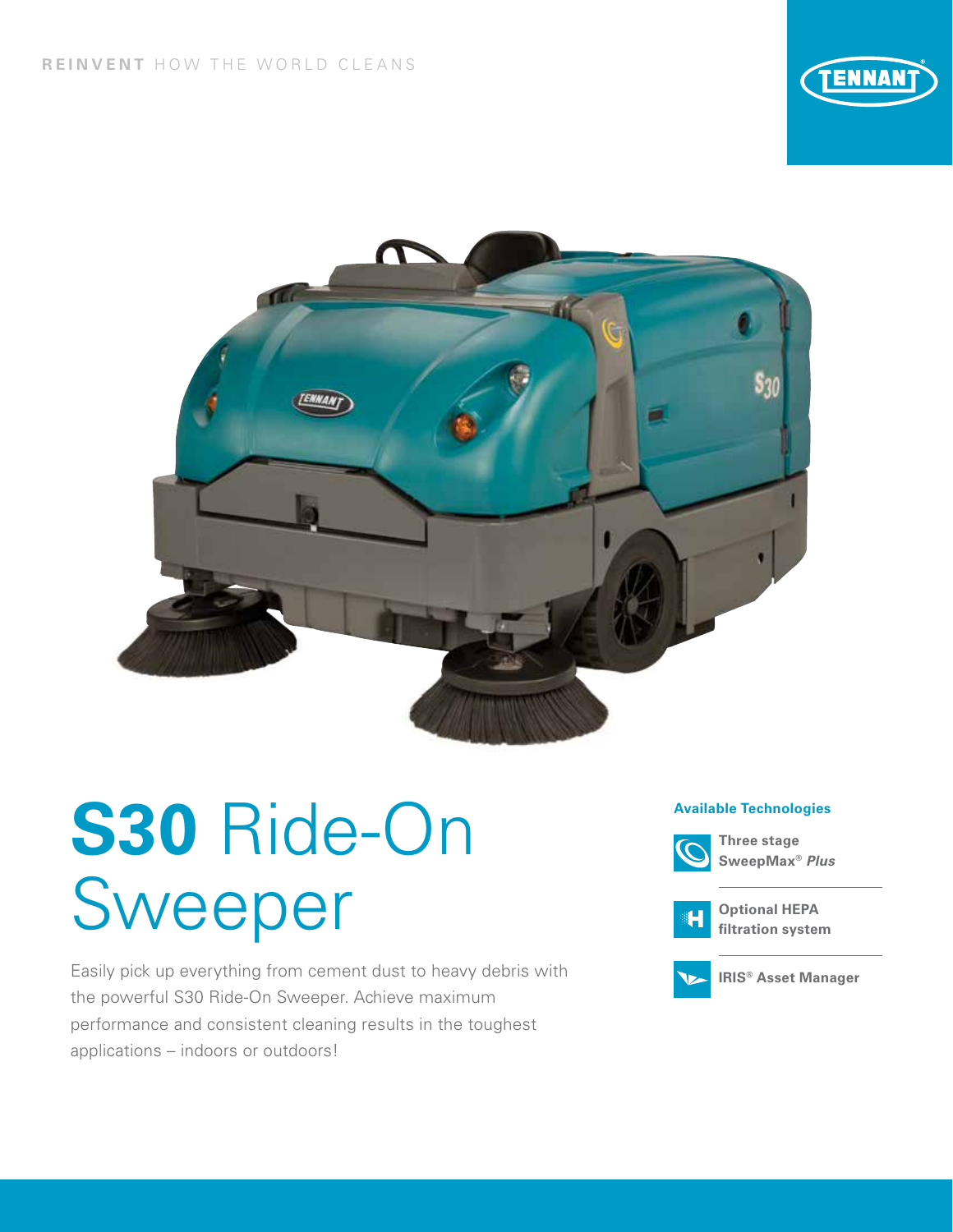## Engineered for Productivity



- **1. SweepMax®** *Plus* **Stage 1: Perma-FilterTM** helps keep bulky debris, moisture and dirt in the hopper removing 90% of particulates from the air stream.
- **2. SweepMax®** *Plus* **Stage 2: Cyclonics** longer filter life with exclusive cyclonics dust control that removes an additional 90% of dust particles from the air stream before reaching the filter.
- **3. SweepMax®** *Plus* **Stage 3: Canister Nanofiber Filer** is MERV 15-rated, flame retardant Donaldson Ultra-Web® filter loads and shakesback 70% more effectively, and cleaner air from filtering sub-micron dust particulates down to .5 microns at 99% efficiency.
- **4. Reduce downtime and operator fatigue** with easy no-tool brush removal and change, aided by the self-guiding 8-spline drive and idler hub.
- **5. Easy-to-set color-coded brush wear indicator** for quick brush pressure settings.
- **6. Increased sweeping results** with a main brush that is only 2 in (51 mm) wider than the hopper opening, as compared to some competitors with brushes wider than their hopper openings.

#### **Optional Accessories FOPS** certified

Get the performance you need for your specific environment with these options.



**1-StepTM start button** with controls that enable sweeping systems to be activated with a single green button.



pressurized cabin, available with heat and air conditionaing.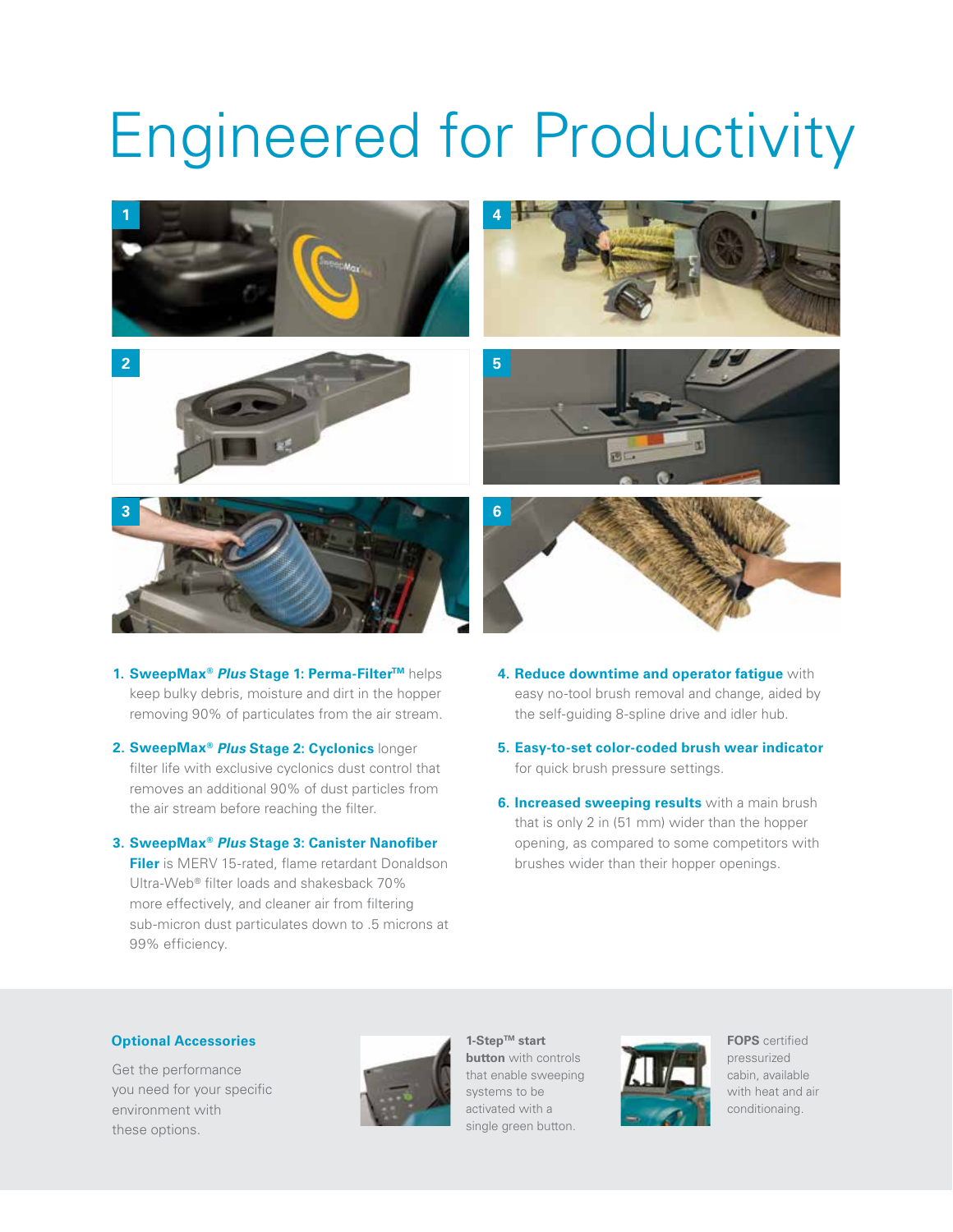

- **1. II-Speed™ sweep system** increases the speed of the main brush, side brush, and vacuum fan by 15%.
- **2. Standard Thermo-Sentry™** hopper temperature sensor.
- **3. Heavy-gauge steel** machine frame designed for long-term structural reliability and strength.
- **4. SweepMax®** *Plus* provides cyconic filtration and dry dust control for sweeping all floor surfaces.
- **5. Retractable, spring-loaded flap** recirculates debris for improved sweeping results.
- **6. Rounded corner design** improves turn-off from walls or racking to minimize damage.
- **7. Large capacity hydraulic oil tank** and triple accessory pumps.
- **8. EasyOpen™ service access with** onboard diagnostics
- **9. ShakeMax® 360** orbital shaker in-hopper delivers 70% more effective shakeback and quieter operation



**ANSI tested Overhead Guard** protects the operator from objects falling directly above.



**Dual side brushes**  for increased productivity.